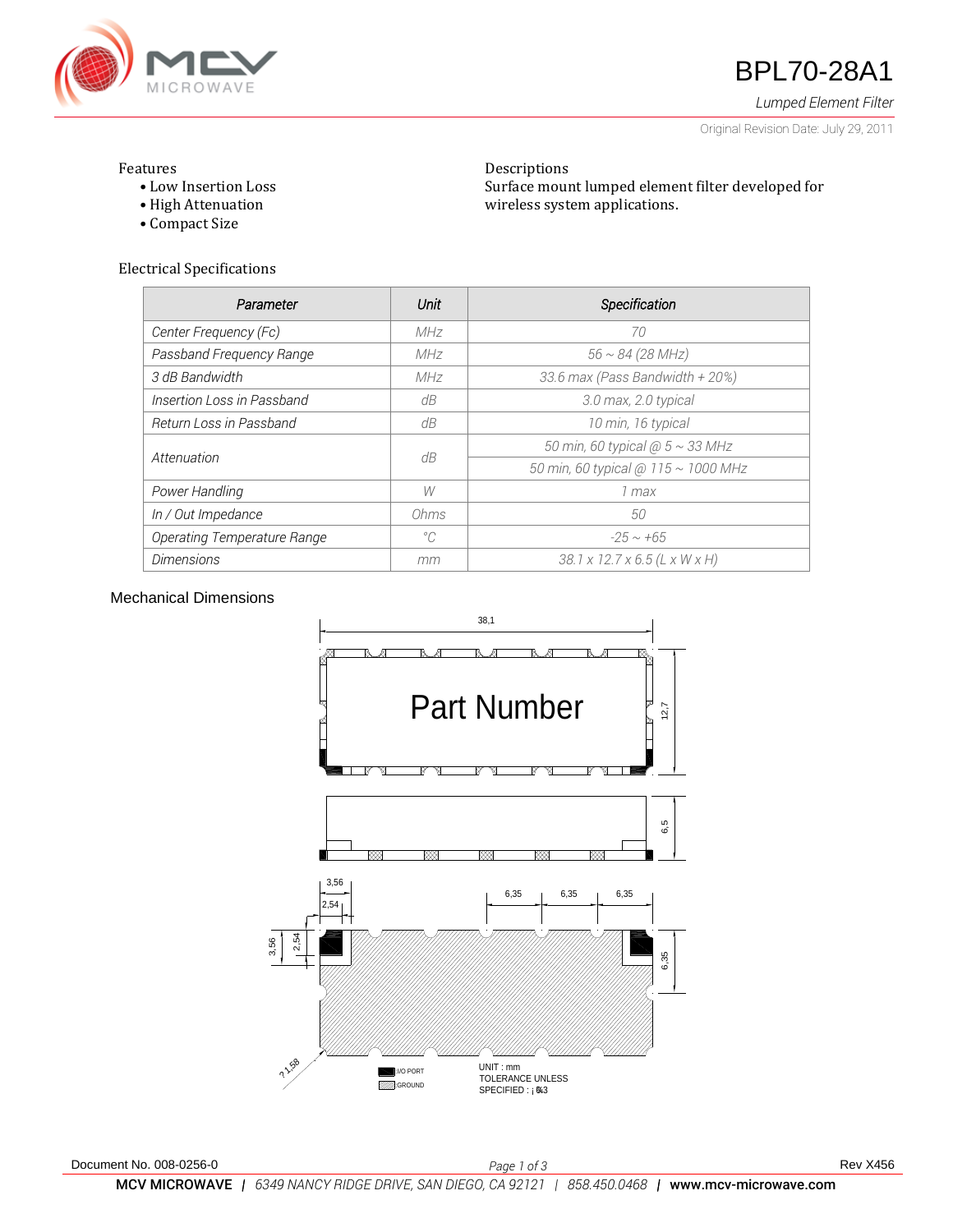

### *Lumped Element Filter*

Original Revision Date: July 29, 2011

### Electrical Response



B11-70-28-7LL